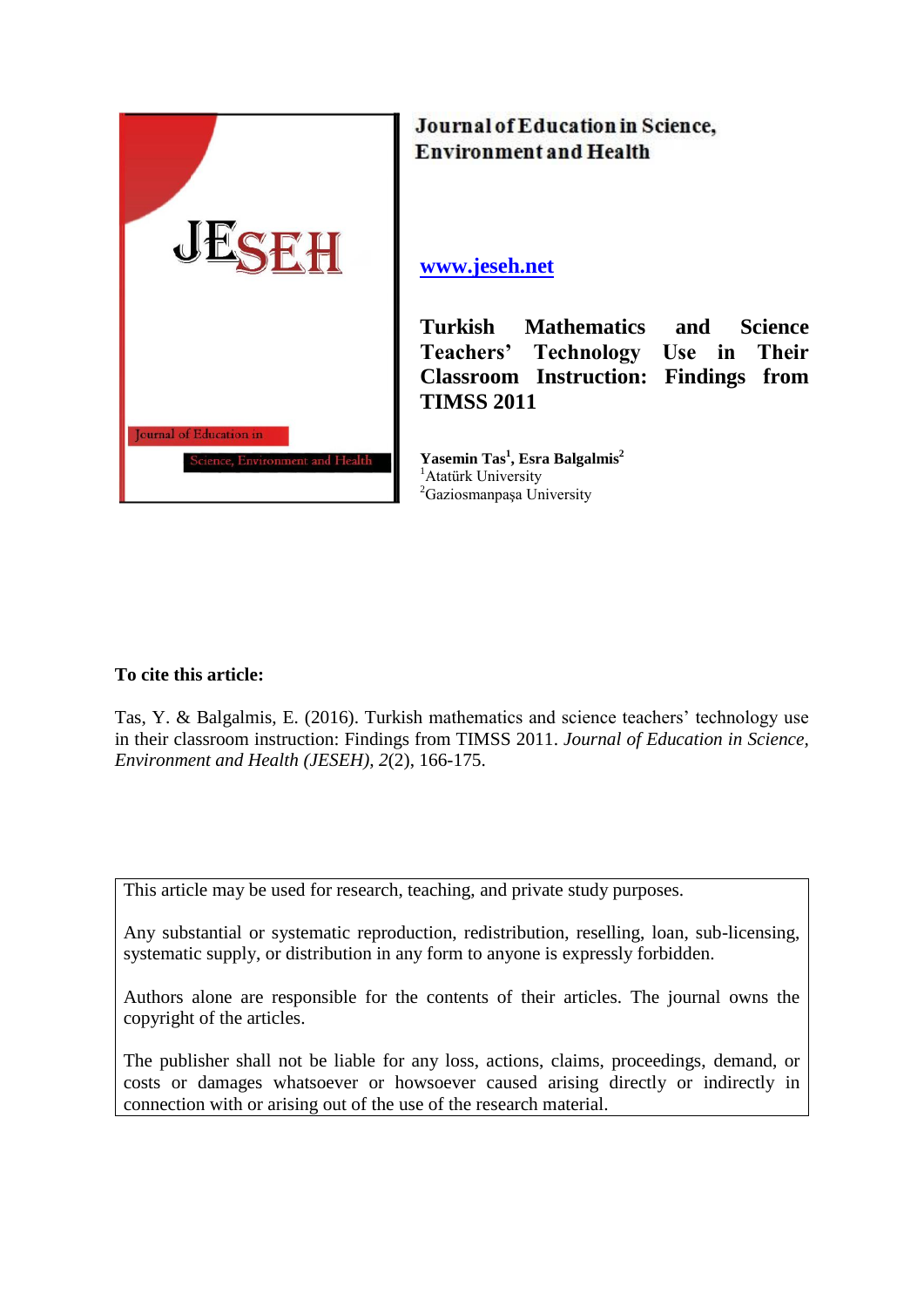

# **Turkish Mathematics and Science Teachers' Technology Use in Their Classroom Instruction: Findings from TIMSS 2011**

**Yasemin Tas 1\* , Esra Balgalmis<sup>2</sup>** <sup>1</sup>Atatürk University, <sup>2</sup>Gaziosmanpaşa University

## **Abstract**

The goal of this study was to describe Turkish mathematics and science teachers' use of computer in their classroom instruction by utilizing TIMSS 2011 data. Analyses results revealed that teachers most frequently used computers for preparation purpose and least frequently used computers for administration. There was no difference in teachers' technology usage ways in regard to gender. Although teachers had ready access to computer staff in their schools for technical problems and received adequate support for integrating computers in their teaching activities, teachers used computer software rarely as basis for instruction. Textbook was the most commonly used resource as the basis for instruction. In 69.6% of the mathematics classes and in 41.5% of the science classes, students had computer(s) available to use during lessons and in computer available classes, computers were generally connected to internet. Students rarely engaged in computer activities, such as exploring principles and concepts, practicing skills and procedures, looking up ideas and information, doing experiments, processing and analyzing data. Suggestions were made in order to improve technology usage in mathematics and science instruction.

**Key words:** Technology use, Teacher education, Mathematics teacher, Science teacher, TIMSS 2011

## **Introduction**

-

For the last twenty-five years, technological tools have become commonplace in many aspects of professional and personal lives of individuals. Despite widespread usage of technology across many disciplines in 21st century, it is rarely used in education. Rapid changes and remarkable advances in technology forced to drive educational institutions to adapt technology into their activities (Campbell et al. 1987; Gülbahar 2008). In the present study, we aim to investigate Turkish mathematics and science teachers' educational technology use at school.

Before 1983, there was almost no literature about using educational technologies in the educational environment (Kaput and Thompson 1994). Up to the year 2000, existing technologies were not very specific to the teaching area and there was lack of research evidence justifying that technology helps teachers to teach concepts effectively. Research studies and large-scale meta-analyses of educational technology studies (e.g. Bernard et al. 2004; Dillon and Gabbard 1998; Fabos and Young 1999) clearly confirmed that educational technology had not reached its full potential back in the early 2000's. In recent years, a number of studies were conducted to investigate effectiveness of educational technology in teaching. Recent studies demonstrated that teachers' teaching practices could be developed if there is adequate technology, administrative support, and a substantial curriculum (Johnson and Maddux 2008).

Today's teachers should employ educational technology to develop a deep understanding of mathematics and sciences both for themselves and for their students (Drier 2001; Leigh 2003). In addition to having subject matter knowledge, pedagogical content knowledge, and the skills to apply the curriculum, teachers also need to be proficient in educational technology in order to perform pedagogical content knowledge (Pierson 2001). Teacher training programs should provide pre-service teachers with a rich technological environment to facilitate techno-pedagogical knowledge and skill development. This perspective suggests that teacher preparation program must provide numerous experiences to engage pre-service teachers in investigating, thinking, planning, practicing, and reflecting (Niess 2005).

According to the National Council for Accreditation of Teacher Education standards (NCATE 2002), the new professional teacher who graduates from a department of education should be able to integrate technology into

<sup>\*</sup> Corresponding Author: *Yasemin Tas, tasyase@gmail.com*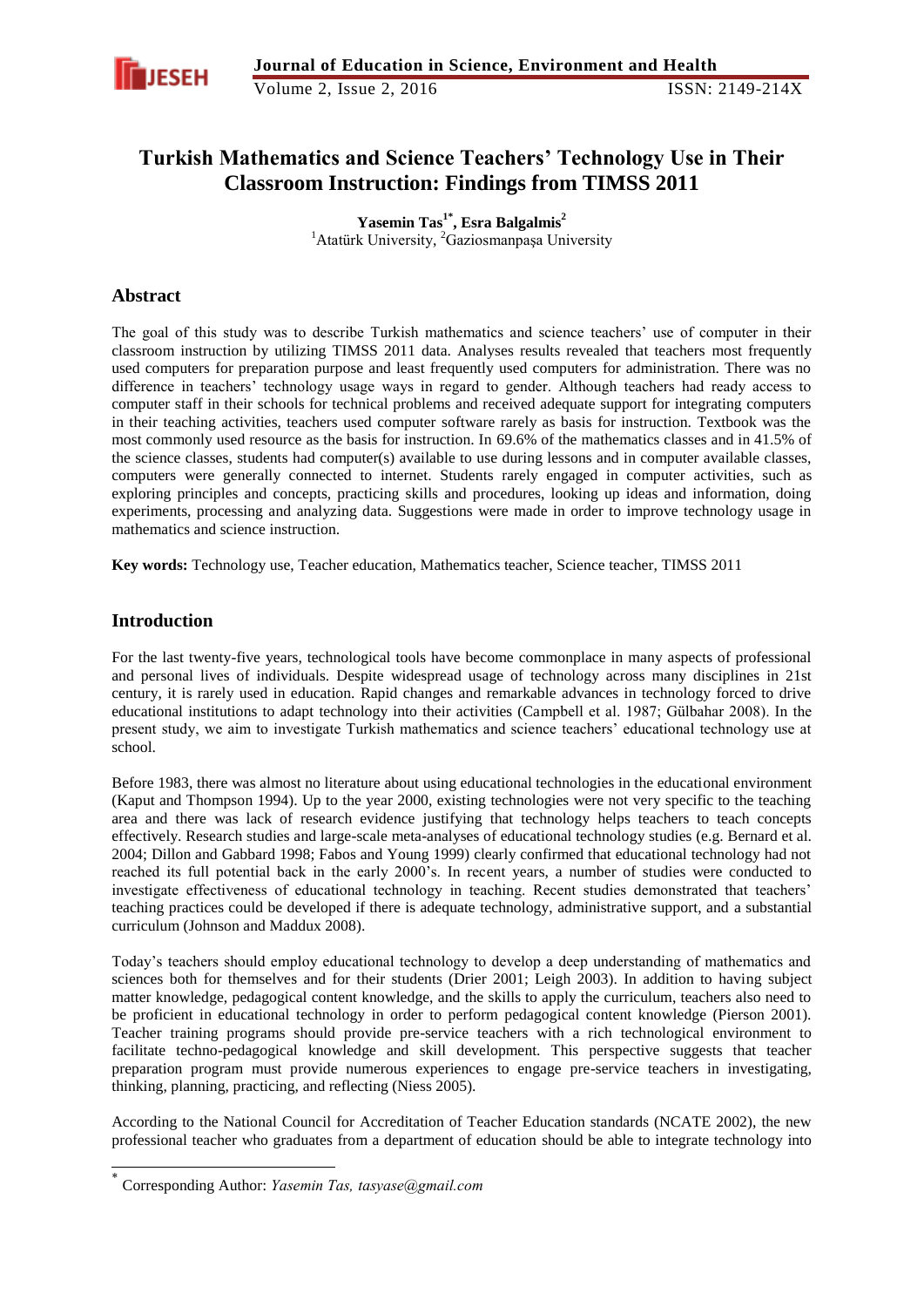instruction to effectively enhance student learning. In order to be an effective teacher, pre-service teachers need to know fundamental concepts, knowledge, skills, and attitudes for applying technology in educational settings (NETS•T 2008 p.1). To achieve the technological goals stated by NCATE, teachers should be prepared for their new roles in a technological environment (Thompson and Kersaint 2002).

In their study, Johnson and Maddux (2008) determined four conditions for technology integration into education:

- 1. Capacity–the hardware, software, and connectivity must be of a sufficient quality.
- 2. Accessibility–both students and teachers must have sufficient access to technology.

3. Implementation–effective teaching and learning strategies for capitalizing on the technology must be implemented in the classroom.

4. Support-policy makers must encourage and support the wise use of technology.

As difficult as it is to satisfy the capacity, accessibility, and implementation aspects of full integration, we have seen examples where even with all other conditions being present, policymakers can stifle integration efforts (Johnson and Maddux 2008 p.2). In consistent with these four conditions, the current elementary mathematics and science curricula developed by Ministry of National Education (MONE) in Turkey also emphasize using technology in teaching and learning process to provide students with the opportunity for expressive mathematics and science teaching. In 2008, Turkish General Directorate of Teacher Training and Education (ÖYEGM) declared educational technology as a required competency to be qualified mathematics and science teachers. According to their standards, professional mathematics teacher should become aware of the importance of using educational technology in teaching for effective learning. Teachers should have the technical skills to use subject specific educational technologies and use this knowledge in teaching actively. In addition, teachers should share their technical knowledge and experiences with their colleagues (ÖYEGM 2008a).

In order to provide educational technology facilities to teachers and learners, MONE established Directorate General for Innovation and Educational Technology (YEĞİTEK) in 1998 (YEĞİTEK 2010). YEĞİTEK prepares learning environments for efficient technological applications and develop projects such as FATIH [Movement for Increasing Opportunities and Improving Technology] Project, Intel Teacher, Intel Students to encourage the use of technology for teaching and learning activities. The FATIH Project, which includes strong support for technology- assisted learning, is expected to show some positive results that are demonstrated with research evidence. FATIH Project compensates the need for technologically literate teacher who can use new technologies effectively to enhance students' learning by in-service training. Teachers were expected to use educational technology consistent with the curriculum. For doing this, MONE created technology modules to be taught in the seminars. To make in-service training available for all teachers, MONE trained formatter teachers. The availability of appropriate technologies were provided by MONE to public schools. These technologies included a variety of modern hardware and software, student tablet pc, classroom smart board, etc. There were networked computers in each classroom, enough to provide one-to-one computer access for the students. The technical support for the use of technology at the district level was also provided by MONE. In a number of schools, district policies encouraged teachers to use the educational technology in their schools. This project also aims to provide each and every student with a tablet PC (Karal et al. 2013).

In recent years, technological tools such as graphing calculators, electronic white boards, spreadsheets, applets, interactive online learning systems, simulations, web pages, and dynamic geometry software have been emerging in educational studies to improve the mathematics teaching and learning environment (Kim and Baylor 2008). National Council of Teachers of Mathematics (NCTM) Curriculum and Evaluation Standards (1989), recommended that teachers need to promote use of calculators to enhance mathematics instruction from kindergarten through high school. Calculator enables children to concentrate on understanding the mathematical concepts and develop number sense (Kieran and Guzman 2005). Before doing the calculation via calculator, students learn how to estimate the result to develop number sense, which should be considered by the teachers. Furthermore, students should criticize the results if it is reasonable for that question (Kieran and Guzman 2005). It is believed that when students do not have a concern about computation mistakes, they can focus on reasoning more (Reys and Arbaugh 2001). Dynamic technology-supported instruction presents an opportunity to enhance mathematical reasoning and explore various conjectures of science and mathematics teachers. Graphing calculators and dynamic software packages - such as GeoGebra, Geometer's Sketchpad, and Tinker plots are vital in raising student awareness, challenging their conceptual understanding and motivating the synthesis of mathematical notions (Hollebrands 2007; Kaput and Thompson 1994; Peressini and Knuth 2005). Construction of mathematical objects, creating models, and conducting interactive explorations are available via GeoGebra by dragging objects tracing points, changing parameters, and measuring objects. Technology also can be used to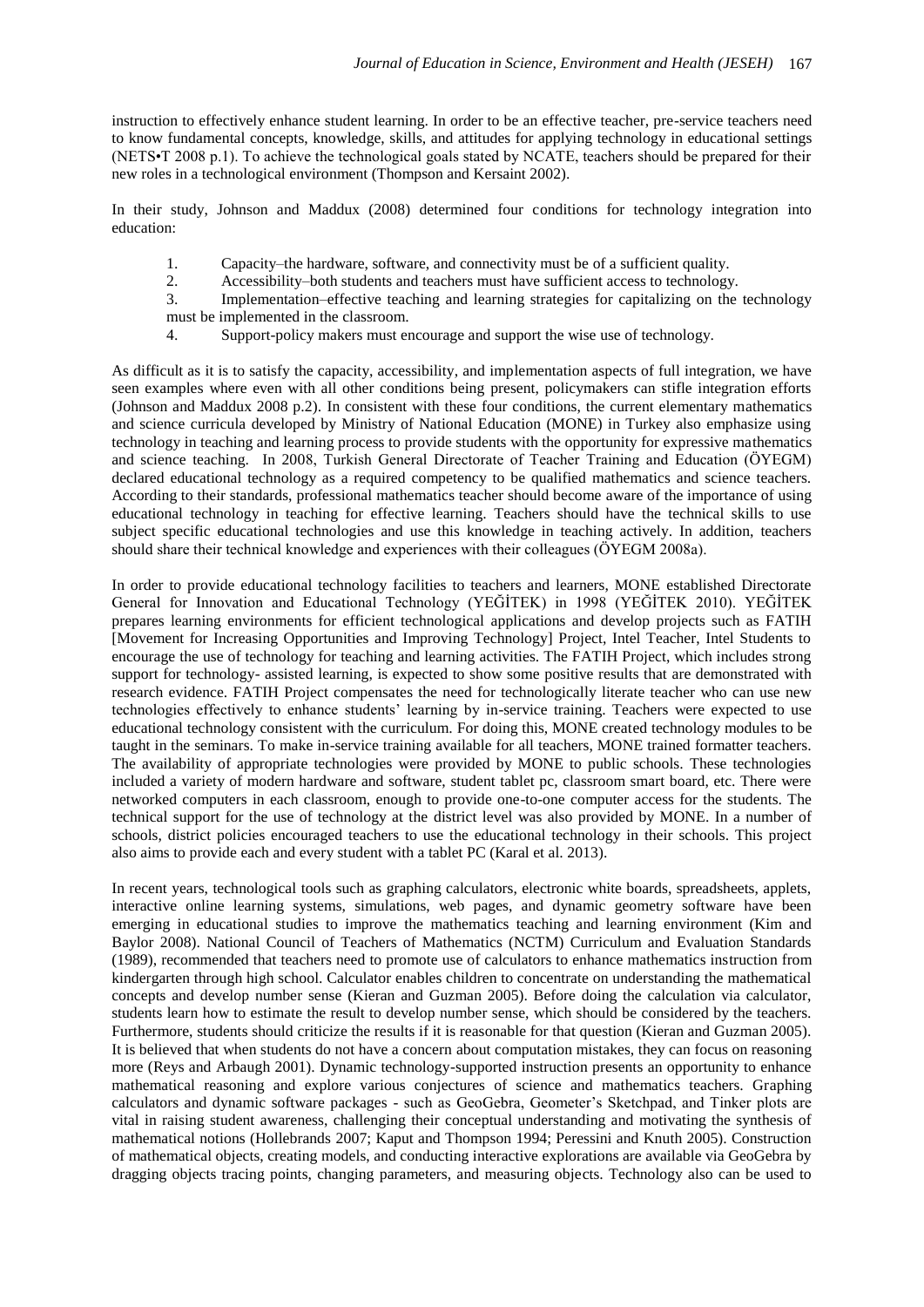improve teaching and learning of science concepts and its processes to make scientific concepts more available for students through conducting a simulation experiment in virtual labs, doing hands-on science activities, exploring interactive web resources (Flick and Bell 2000).

In the present study, we aim to investigate Turkish mathematics and science teachers' usage of educational technology at school by utilizing teachers' responses to Trends in International Mathematics and Science Study (TIMSS) 2011 questionnaire. We focused on technology use relevant items in the questionnaire such as teachers' usage of computers for preparation, for their classroom instruction, and for administration; teachers' usage of computers comfortably and technical support they have in their school. Additionally, since many studies have revealed that there may be gender differences in teachers' technology use (e.g. van Braak et al. 2004), we will examine whether there are differences between male and female teachers in regard to technology use. Following research questions were asked:

1. For which ways (for preparation, for classroom instruction, and for administration) mathematics and science teachers use computer in their teaching?

2. Is there any difference between male and female teachers in terms of the ways they use technology?

3. Do mathematics and science teachers feel comfortable when using computers in their classroom instruction?

4. Do mathematics and science teachers have ready access to technical support staff when they have technical problems and receive support for integrating computers in their teaching activities?

5. Do mathematics and science teachers use resources, such as textbooks, workbooks, concrete objects, and computer software, as basis and as supplement for mathematics instruction?

6. Do mathematics teachers allow their students to use calculators during mathematics lessons?

a. For which activities do students use calculators?

7. Do students in mathematics and science class have computer(s) and internet available to use?

8. How often do mathematics teachers have students use computers to explore mathematics concepts, practice skills, look up ideas, and process data?

9. How often do science teachers have students use computers to practice skills and procedures, look up ideas and information, do scientific procedures or experiments, study natural phenomena through simulations, and process and analyze data?

The significance of this study arises from providing detailed information about the Turkish mathematics and science teachers' technology use in their teaching. By utilizing TIMSS 2011 data for Turkey, we attempt to describe mathematics and science teachers' technology use in their schools. As mentioned earlier, technology usage in teaching is highly recommended by MONE in Turkey (ÖYEGM 2008a; ÖYEGM 2008b) and previous studies suggest positive effects of technology use in the school (e.g. Lee et al. 2013). Thus, it seems important to explore mathematics and science teachers' technology use in their teaching.

## **Method**

The data was taken from TIMSS database (http://timss.bc.edu/timss2011/index.html). TIMSS is a system of international assessment, which provides background information on teachers' demographics to benchmark performance. It is conducted every four years. From the questionnaire, in addition to teachers' demographic information, we were interested in teachers' responses to following items: Whether teachers feel comfortable using computers in their teaching; if there is any technical problems, whether they have ready access to computer support staff in their school; whether they received adequate support for integrating computers in their teaching activities; what kind of teaching resources they use to teach mathematics and sciences; and which activities students do using computers in the class, such as practicing skills and procedures. There was a special question for mathematics teachers about for what reason they permit students use calculators; to check answers, do routine computations, solve complex problems, or explore number concepts. Frequency analyses were conducted to describe mathematics and science teachers' technology use. Additionally, chi-square tests were run in order to examine whether teachers' computer usage ways change in terms of their gender.

## **Participants**

239 mathematics teachers from 239 schools around Turkey participated in TIMSS 2011. There were 106 (44.4%) females and 133 (55.6%) males. 18 (7.6%) of the participants were under 25 years old; 95 (39.9%) of the teachers were between 25 and 29 years; 90 (37.8%) of the teachers were between 30 and 39; 12 (5%) of the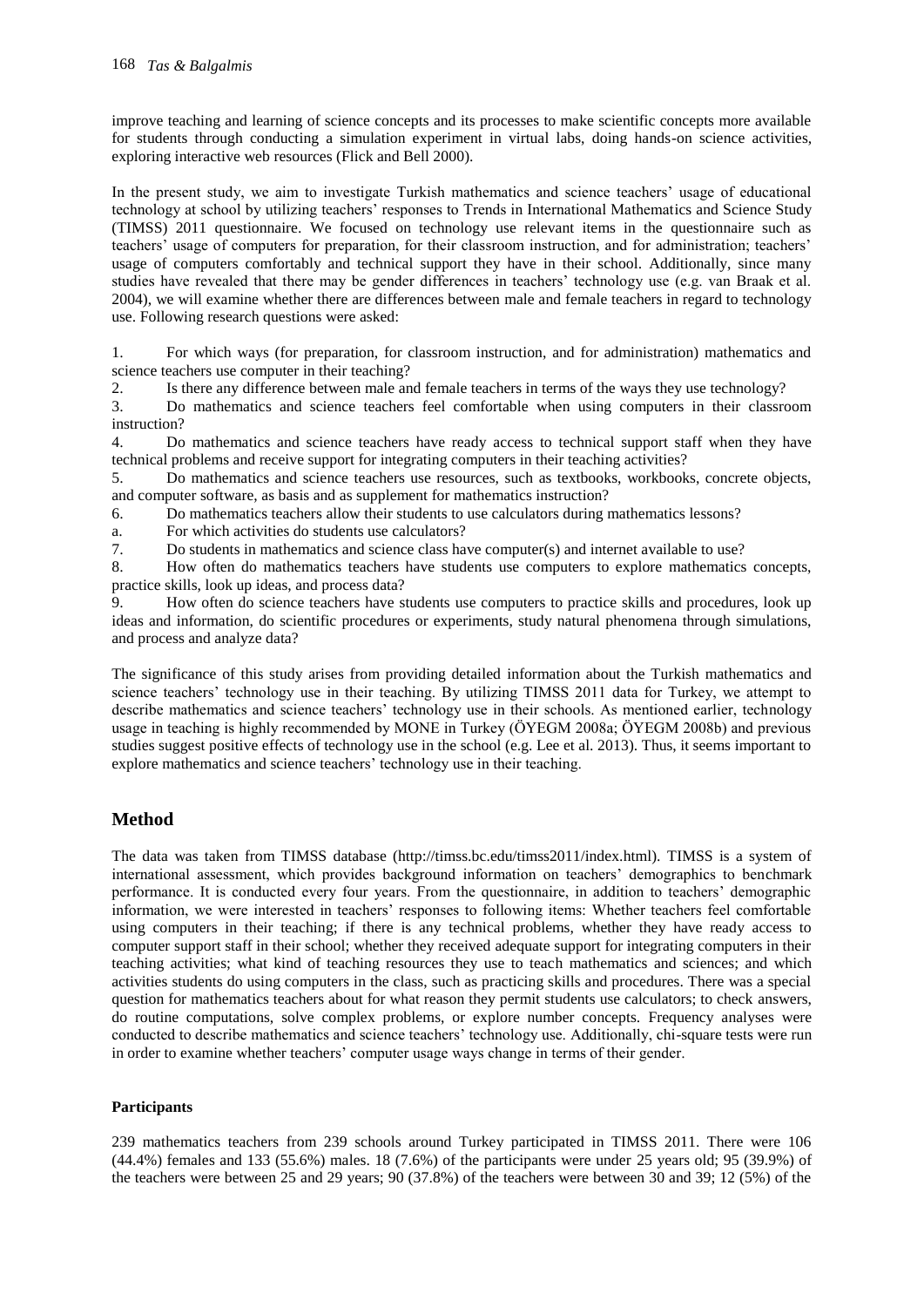teachers were between 40 and 49; 22 (9.2%) of the teachers were between 50 and 59, and there was one teacher with an age of 60 or more. Participants' experience in teaching profession ranged from 1 to 35 years, with a mean of 9.28 (7.79) years.

238 science teachers from 237 schools around Turkey participated in TIMSS 2011. There were 117 (49.2%) females, 119 (50.0%) males, and 2 teachers (0.8%) did not report gender. 15 (6.3%) of the participating teachers were under 25 years old; 86 (36.3%) of the teachers were between 25 and 29 years; 81 (34.2%) of the teachers were between 30 and 39; 29 (12.2%) of the teachers were between 40 and 49; 25 (10.5%) of the teachers were between 50 and 59, and there was one (0.4%) teacher with an age of 60 or more. Participants' experience in the profession ranged from 1 to 34 years, with a mean of 10.37 (*SD*= 8.50) years.

## **Results**

#### **Technology Use**

Teachers were asked whether they use computers in their teaching for preparation, for their classroom instruction, and for administration (See Table 1). Most of the mathematics teachers (82.4%) and science teachers (84.7%) reported to use computers for preparation. While 64.9% of the mathematics teachers used computers for classroom instruction, a higher percentage of science teachers (81.1%) used computers for classroom instruction. In both groups, teachers less frequently preferred to use computers for administration; 20.1% of the mathematics teachers and 29.8% of the science teachers used computers for administration.

|                           | <b>Mathematics Teachers</b> |                | Science Teachers |       |
|---------------------------|-----------------------------|----------------|------------------|-------|
|                           | Yes                         | N <sub>0</sub> | Yes              | No    |
| For preparation           | 196                         | 42             | <b>200</b>       | 36    |
|                           | 82.4%                       | 17.6%          | 84.7%            | 15.3% |
| For classroom instruction | 155                         | 84             | 193              | 45    |
|                           | 64.9%                       | 35.1%          | 81.1%            | 18.9% |
| For administration        | 48                          | 192            | 71               | 167   |
|                           | 20.1%                       | 79.9%          | 29.8%            | 70.2% |

In order to investigate whether male and female teachers differ in terms of the ways they use technology, chisquare tests for independence (with Yates Continuity Correction) were conducted. Among mathematics teachers, no significant association was found between gender and computer use for preparation  $[\chi^2(1, n=238)$ = .07, *p*= .79, phi= -.03)]; gender and computer use for classroom instruction  $[\chi^2(1, n=239)= .38, p=.54, \text{phi}$ .05)]; and gender and computer use for administration  $[\chi^2$  (1,  $n=$  239)= 2.42,  $p=$  .12, phi= -.11)]. Similarly, among science teachers, no significant association was found between gender and computer use for preparation  $[\chi^2 (1, n=234)=1.99, p=.16, \text{phi} = .10)]$ ; gender and computer use for classroom instruction  $[\chi^2 (1, n=236)$ = .53,  $p = .47$ , phi=  $-.06$ )]; and gender and computer use for administration  $[\chi^2 (1, n = 236) = 1.10, p = .29, \text{phi} = -1.00]$ .08)].

Teachers who reported to use computers for their classroom instruction were further asked about their usage of computers comfortably and technical support they have in their school. Most of the mathematics teachers (90.2%) and science teachers (94.8%) reported to feel comfortable when using computers in their teaching. Most of the mathematics teachers (74.7%) and science teachers (80.7%) had ready access to computer staff in their school when they had technical problems. 77.8% of the mathematics teachers and 85.9% of the science teachers received adequate support for integrating computers in their teaching activities.

#### **Resources used**

Mathematics teachers were asked about resources they use in their mathematics class (See Table 2). Among the resources (i.e., textbooks, workbooks or worksheets, concrete objects, and computer software), textbooks were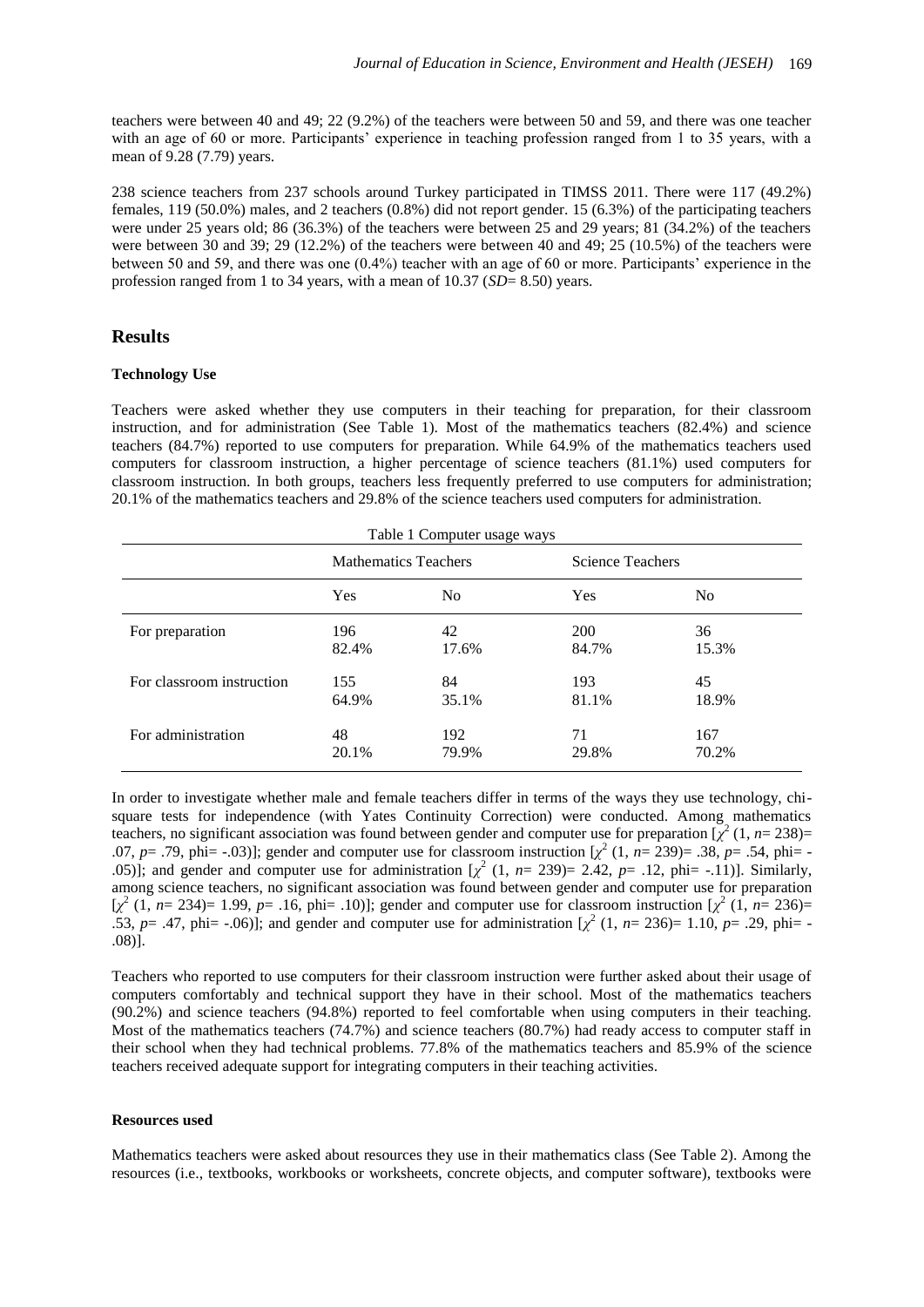the most commonly used resource as basis for instruction (80.8%), which was followed by workbooks or worksheets (36.6%), concrete objects (24.8%), and computer software (9.2%). About half of the participants (%54.8) used computer software for mathematics instruction as supplement while 36.0% of the teachers did not use computer software for mathematics instruction.

| I able 2 Resources used by mainematics teachers                                                         |                       |              |             |  |
|---------------------------------------------------------------------------------------------------------|-----------------------|--------------|-------------|--|
|                                                                                                         | Basis for instruction | Supplement   | Not used    |  |
| <b>Textbooks</b>                                                                                        | 193<br>80.8%          | 40<br>%16.7  | 6<br>%2.5   |  |
| Workbooks or worksheets                                                                                 | 87<br>36.6%           | 147<br>%61.8 | 4<br>1.7%   |  |
| Concrete objects or materials 59<br>that help student understand $(24.8\%)$<br>quantities or procedures |                       | 169<br>71.0% | 10<br>4.2%  |  |
| software<br>Computer<br>for<br>mathematics instruction                                                  | 22<br>9.2%            | 131<br>54.8% | 86<br>36.0% |  |

Table 2 Resources used by mathematics teachers

Science teachers were also asked about resources they use in their science class (See Table 3). Among textbooks, workbooks or worksheets, science equipment and materials, computer software for science instruction, and reference materials (e.g., encyclopedia, dictionary), textbooks emerged as the most commonly used resource as basis for instruction (88.2%). Computer software was the most used supplement resource for science instruction (71.9%), which was followed by reference materials (69.2%), science equipment (61.9%), and worksheets (56.5%).

Table 3 Resources used by science teachers

|                                  | Basis for instruction | Supplement | Not used |
|----------------------------------|-----------------------|------------|----------|
| <b>Textbooks</b>                 | 209                   | 27         |          |
|                                  | 88.2%                 | 11.4%      | 0.4%     |
| Workbooks or worksheets          | 103                   | 134        |          |
|                                  | 43.5%                 | 56.5%      |          |
| Science equipment and materials  | 83                    | 146        | 7        |
|                                  | 35.2%                 | 61.9%      | 3.0%     |
| Computer software for science    | 38                    | 169        | 28       |
| instruction                      | 16.2%                 | 71.9%      | 11.9%    |
| Reference<br>materials<br>(e.g., | 9                     | 164        | 64       |
| encyclopedia, dictionary)        | 3.8%                  | 69.2%      | 27.0%    |

Mathematics teachers were asked whether they permit students in their class use calculators during mathematics lessons. 23.2% of the teachers reported that students were permitted to use calculators with unrestricted use; 49.1% reported that students were permitted to use calculators with restricted use; and 27.6% reported that students were not permitted to use calculators. Additionally, mathematics teachers who allowed students to use calculators were asked how often students used calculators to check answer, to do routine computations, to solve complex problems, and to explore number concepts (See Table 4).

According to Table 4, 15.6 % of students never used calculator to check the answers, 42.7 % of students never used calculator to do routine computations, 14.4 % of students never used calculator to solve complex problems and 33.1 % of students never used calculator to explore number concepts. In a similar manner, 70.1 % of students used calculator in some lessons to check the answers, 46.2 % of students used calculator in some lessons to do routine computations, 61.0 % of students used calculator in some lessons to solve complex problems and 54.5 % of students used calculator in some lessons to explore number concepts. The rest of the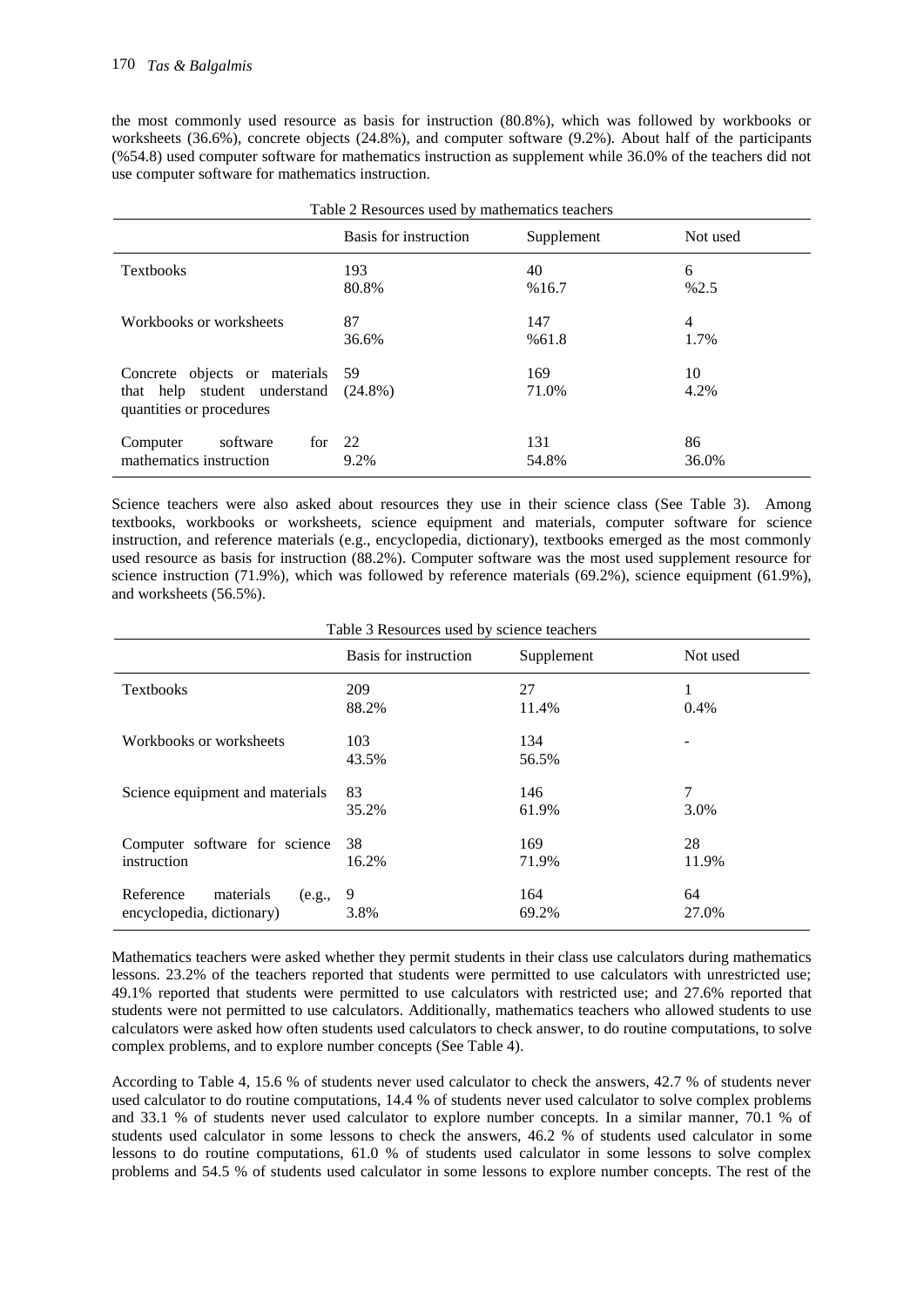|                               | Every<br>or<br>every lesson | almost About half the Some lessons<br>lessons |              | Never       |
|-------------------------------|-----------------------------|-----------------------------------------------|--------------|-------------|
| Check answers                 | 9<br>$6.1\%$                | 12<br>8.2%                                    | 103<br>70.1% | 23<br>15.6% |
| routine<br>Do<br>computations | 6<br>4.2%                   | 10<br>7.0%                                    | 66<br>46.2%  | 61<br>42.7% |
| Solve<br>complex<br>problems  | 16<br>11.0%                 | 20<br>13.7%                                   | 89<br>61.0%  | 21<br>14.4% |
| Explore<br>number<br>concepts | -7<br>4.8%                  | 11<br>7.6%                                    | 79<br>54.5%  | 48<br>33.1% |

students used calculators in mathematics lessons at least about half of the mathematics lessons to check the answers, to do routine computations, to solve complex problems, and to explore number concepts.

#### **Computer Availability and Activities using Computers**

In 69.6% of the mathematics classes, students had computer(s) available to use during mathematics lessons while in 30.4% of the classes, students did not have such an opportunity. In most of the computer available classes (84.1%), computers had access to the internet. In classes, where students had computer(s) available to use, students' usage of computers to explore mathematics principles and concepts, to practice skills and procedures, to look up ideas and information, and to process and analyze data were presented in Table 5. Accordingly, teachers rarely had the students do the aforementioned activities. Students general did these activities one or four times in a month.

|                                                     | every lesson | week        | Every or almost Once or twice a Once or twice a<br>month | Never<br><sub>or</sub><br>almost never |
|-----------------------------------------------------|--------------|-------------|----------------------------------------------------------|----------------------------------------|
| Explore<br>mathematics 4<br>principles and concepts | - 5.8%       | 22<br>31.9% | 29<br>42.0%                                              | 14<br>20.3%                            |
| skills<br>Practice<br>and $9$<br>procedures         | 13.0%        | 21<br>30.4% | 18<br>26.1%                                              | 21<br>30.4%                            |
| Look up ideas and 8<br>information                  | 11.8%        | 22<br>32.4% | 29<br>42.6%                                              | 9<br>13.2%                             |
| and analyze<br>Process<br>data                      | 5<br>7.4%    | 22<br>32.4% | 24<br>35.3%                                              | 17<br>25.0%                            |

In 41.5% of the science classes, students had computer(s) available to use during science lessons while in more than half of the classes (58.5%) students did not have such an opportunity. In most of the computer available classes (92.7%), computers were connected to the internet. In classes, where students had computer(s) available to use, students' usage of computers to practice skills and procedures, to look up ideas and information, to do scientific procedures or experiments, to study natural phenomena through simulations, and to process and analyze data were presented in Table 6.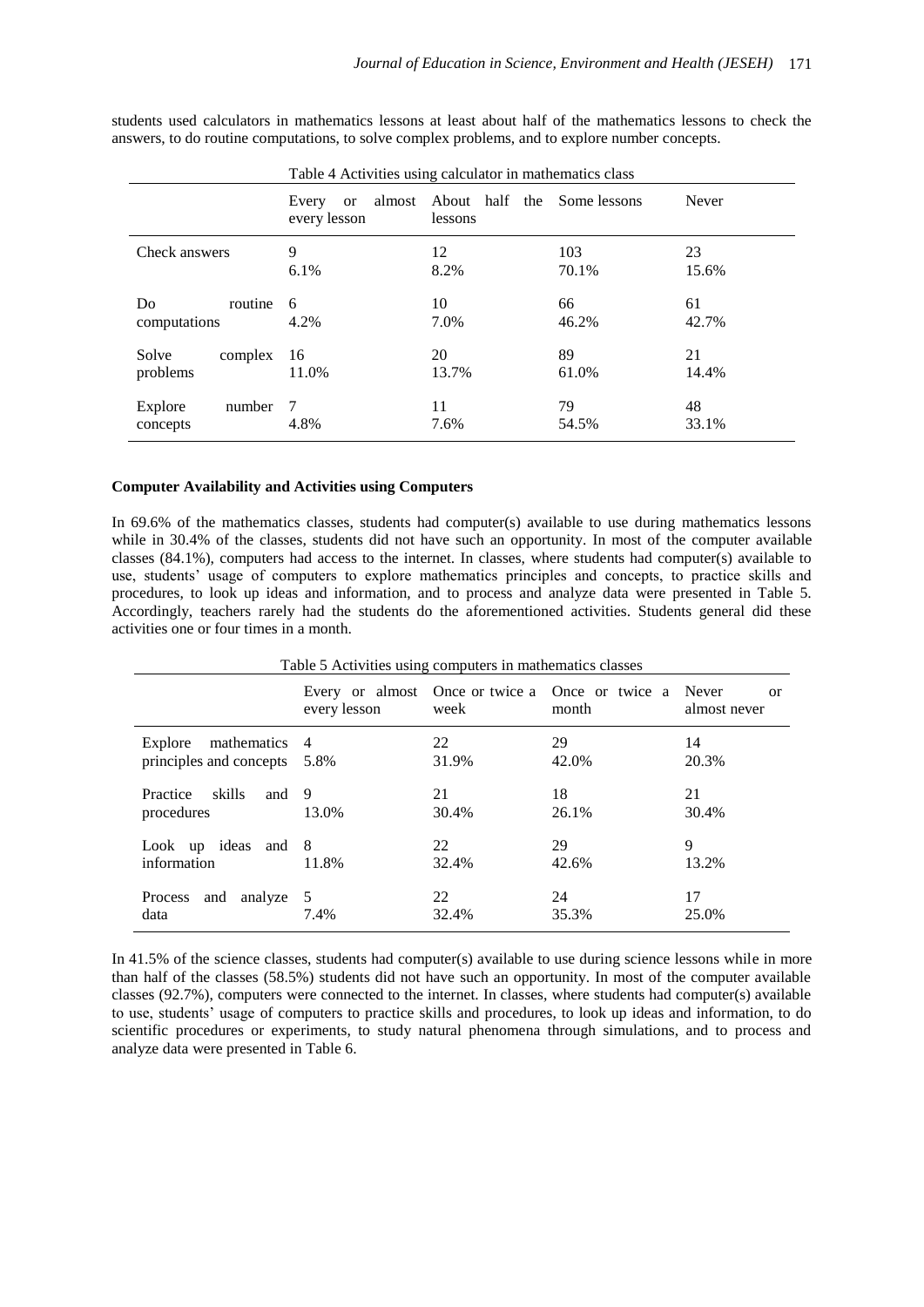|                                                         | every lesson           | week        | Every or almost Once or twice a Once or twice a<br>month | Never or almost<br>never |
|---------------------------------------------------------|------------------------|-------------|----------------------------------------------------------|--------------------------|
| Practice<br>skills<br>and<br>procedures                 | - 7<br>7.4%            | 39<br>41.5% | 32<br>34.0%                                              | 16<br>17.0%              |
| Look up ideas<br>and<br>information                     | - 11<br>11.8%          | 47<br>50.5% | 30<br>32.3%                                              | 5<br>5.4%                |
| Do scientific procedures<br>or experiments              | $\overline{4}$<br>4.3% | 41<br>44.1% | 40<br>43.0%                                              | 8<br>8.6%                |
| Study<br>natural<br>through<br>phenomena<br>simulations | 10<br>10.6%            | 43<br>45.7% | 30<br>31.9%                                              | 11<br>11.7%              |
| Process<br>analyze<br>and<br>data                       | 7<br>7.5%              | 35<br>37.6% | 32<br>34.4%                                              | 19<br>20.4%              |

Table 6 Activities using computers in science classes

## **Discussion**

This study aimed to explore Turkish mathematics and science teachers' technology use at school by utilizing teachers' responses to TIMSS 2011 questionnaire. MONE in Turkey highly emphasizes technology integration in instruction (ÖYEGM 2008a; ÖYEGM 2008b) and research reveals positive effects of technology usage in schools (e.g. Lee et al. 2013). Therefore, this study attempted to describe mathematics and science teachers' technology use in Turkey.

When mathematics and science teachers' ways of using computers were examined, they used computers for preparation more often than they used computers for classroom instruction. Computers were used least for administration purposes. Teachers who used computers for classroom instruction generally felt comfortable when using computers in their teaching. Furthermore, when they had technical problems, they reported to have ready access to computer staff in their school and receive adequate support for integrating computers in their teaching activities. Thus, it seems that teachers' integration of computers in their instruction were well supported by the technical staff in their school. Johnson and Maddux (2008) suggested that adequate technology and administrative support contribute to teachers' teaching practices. Therefore, we see developments in Turkish school as encouraging but there is still need for improvement. Results showed that in 30.4% of the mathematics classes and 58.5% of the science classes, students do not have computers available to use during lessons. Therefore, there are many classes in Turkey where computers are absent for students' usage. According to Johnson and Maddux (2008), sufficient quality hardware, software, and connectivity (i.e. capacity) is a prerequisite for technology integration into education and, both students' and teachers' access to technology (i.e. accessibility) is important. We suggest that in Turkey more classes may be equipped with computers so that more students may access to technology in class.

Computer software was rarely used for mathematics and science instruction; 9.2% of the mathematics teachers and 16.2% of the science teachers used computer software as basis for instruction; 54.8% of the mathematics teachers and 71.9% of the science teachers used computer software as supplement for instruction; and 36.0% of the mathematics teachers and 11.9% of the science teachers did not use computer software for instruction. Textbooks were the most preferred resource used for instruction; 80.8% of the mathematics teachers and 88.2% of the science teachers used textbooks as basis for instruction. Therefore, it seems that textbooks are still major resources used by teachers in class and computer software is not utilized as a basis for instruction. Though, if teachers use computer software for instruction, they may find activities, videos, simulations, and pictures, which may be interesting for students, attract their attention, and visualize concepts for student. This may in turn increase students' engagement in the lesson. The reason for not using computers as a resource in their instruction may be due to receiving inadequate training about how to use it effectively, thus they may rely mostly on textbook resources. Teachers may be given training about advantages of using computers for instruction and effectiveness of using computers as a resource. Niess (2005) suggested that teacher-training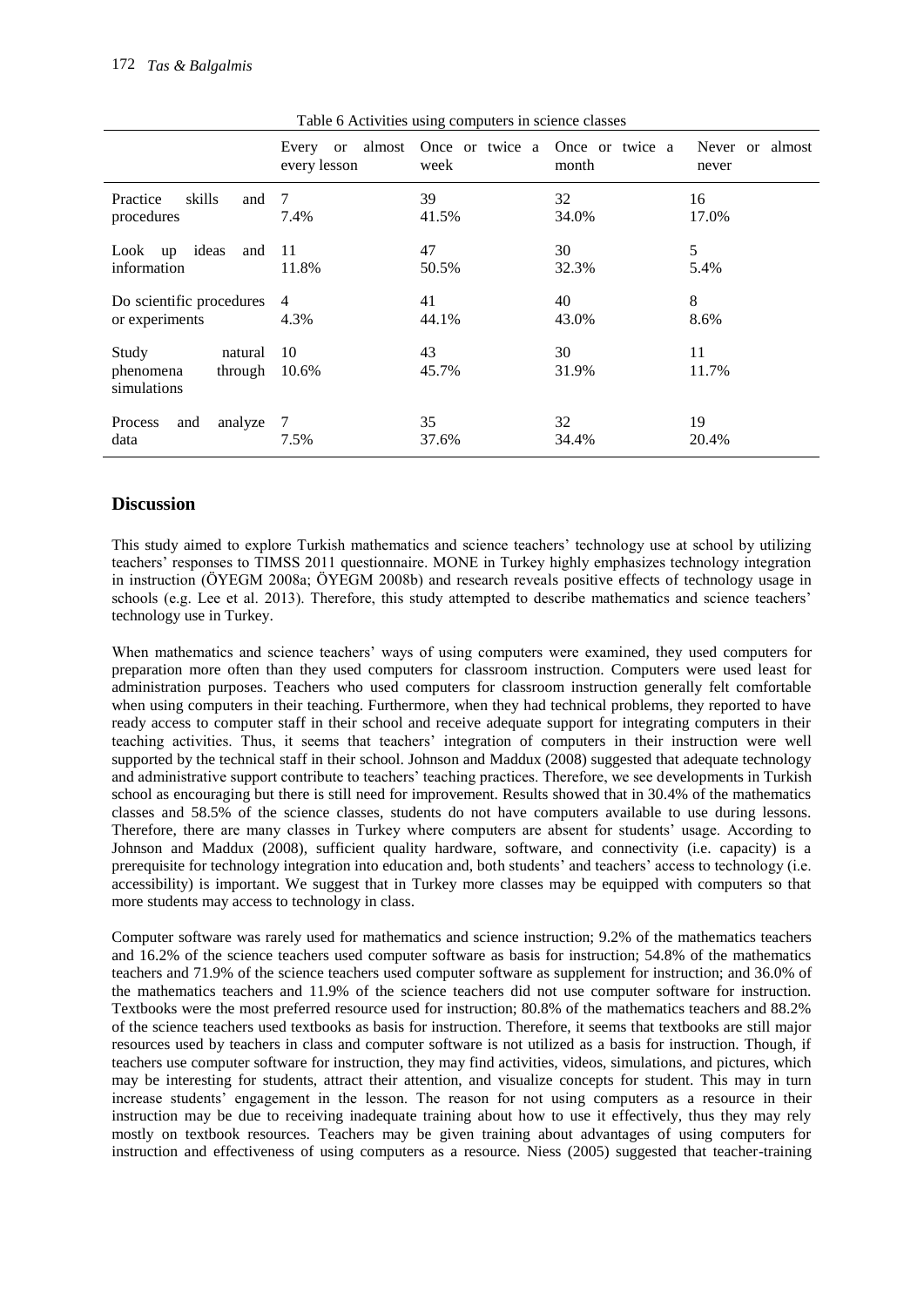programs should be enriched with technological environment and pre-service teachers should have opportunity to practice in these environments to develop techno-pedagogical knowledge and skills.

When we examine activities done using computer, in mathematics classes, where students had computers available to use, students rarely used computers to explore mathematics principles and concepts, to practice skills and procedures, to look up ideas and information, and to process and analyze data. Similarly, in science classes, where students had computers available to use, students used computers rarely to practice skills and procedures, to look up ideas and information, to do scientific procedures or experiments, to study natural phenomena through simulations, and to process and analyze data (See Table 5 and 6). However, it is important that students' usage of computers for different activities in the class may contribute their learning. For instance, computer games were found to improve students' achievement (e.g. Cameron and Dwyer 2005; Kebritchi Hirumi, and Bai 2010); computer-assisted learning was associated with deep learning outcomes (Zimitat and McAlpine 2003); and computers supported classroom conversation in science and mathematics lessons (Wegerif 2004). At the end of their meta-analysis about effects of teaching and learning with technology, Lee et al. (2013) pointed out the importance of students' collaboration in groups with computers and developing students' skills through projects. Results revealed that in Turkey, students engage in very limited computer activities and they should be given more opportunity to use computers for different activities, such as exploring principles and concepts, practicing skills and procedures, looking up ideas and information, doing experiments, processing and analyzing data, which may improve students' mathematics and science learning.

Additionally, mathematics teachers were asked whether students were permitted to use calculators in class and for which purposes calculators were used. In mathematics classes, half of the students were permitted to use calculators with restricted use, however, from these students 33.1% of students never used calculators to explore number concepts (See Table 4). NCTM Curriculum and Evaluation Standards (1989), recommended that to enhance mathematics instruction, teachers need to promote use of calculators just because, calculator enables children to concentrate on understanding the mathematical concepts and develop number sense (Kieran and Guzman, 2005) without any concern about computation mistakes. However, 27.6% of the mathematics teachers reported that students were not permitted to use calculators. Therefore, we suggest mathematics teachers allow their student use calculators in lessons more frequently to check answers, do routine computations, solve complex problems, and especially to explore number concepts.

Another finding of the study was that teachers' ways of using technology did not differ in regard to gender. However, previous studies generally found that male teachers use technology more than female teachers (e.g. Hakverdi et al. 2011; van Braak et al. 2004). For instance, in a study with primary school teachers (*n*= 468), teachers' computer use was assessed through items such as "using the computer as a tool for demonstration" and "encourage pupils to search for information on the Internet" (van Braak et al. 2004 p. 410). Path analysis results showed that males used computers more than females. Similarly, in another study with science teachers  $(n= 63)$ , males reported to integrate computers as an instruction tool more than females (Ocak and Akdemir 2008). Tough low in number, there are some studies which revealed no gender difference for teachers' technology use. Gorder (2008), studying with K-12 teachers ( $n= 174$ ), found no difference between male and female teachers in terms of their technology integration in classroom teaching and learning. In the present study, we also found that females and males did not differ from each other in regard to their computer use for preparation, for classroom instruction, and for administration.

## **Conclusion**

This study attempted to reveal Turkish mathematics and science teachers' technology use in their instruction. Although teachers had ready access to computer staff in their school when they had technical problems and received adequate support for integrating computers in their teaching activities, teachers used computers rarely as basis for instruction. Textbooks continued to be the major resource for teachers. In Turkey, in some classes there was no computer available to use during lessons. In computer available classes, students seldom engaged in activities done using computers. We suggest that computers should be available in more classes, teachers should use computer for instructional purposes more effectively, and students should be given more opportunity to involve in various activities by using computers like exploring concepts and practicing skills. Pre-service and in-service teacher education programs in Turkey should give training in order to encourage teachers' active technology usage at schools and thus enhance their instruction through technology. These programs may emphasize usefulness and ease of computer use, so that teachers' intention to use computers may increase (Yuen and Ma 2002). Teachers' competence and ability to organize technology related activities are important factors for effective technology integrated instruction (Gorder 2008). Therefore, it is important for teacher education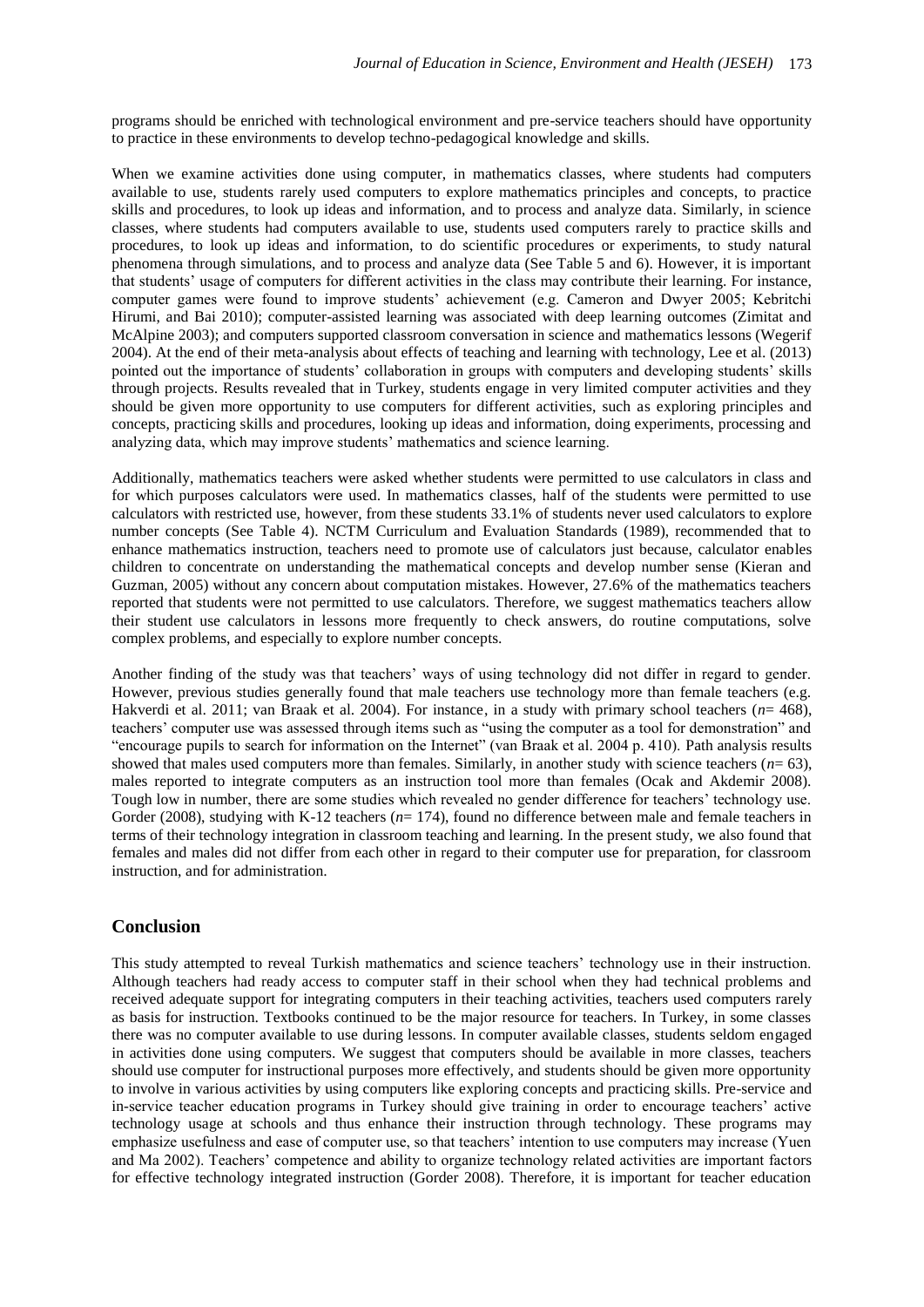programs to train teachers about how to use technology effectively as an instructional tool and provide teachers opportunities to get experience in technology use.

### **Limitations of the Study**

The data of the study were provided from TIMSS database and measures of teachers' technology use were based on self-reports.

#### **References**

- Bernard, R. M., Abrami, P. C., Lou, Y., Borokhovski, E., Wade, A., Wozney, L., Wallet, P. A.,. . . Huang, B. (2004). How does distance education compare with classroom instruction? A meta-analysis of the empirical literature. *Review of Educational Research, 74*(3), 379-439.
- Cameron, B., & Dwyer, F. (2005). The effects of online gaming, cognition and feedback type in facilitating delayed achievement of different learning objectives. *Journal of Interactive Learning Research, 16*, 243- 258.
- Campbell, D. L., Peck, D. L., Horn, C. J., & Leigh, R. K. (1987). Comparison of computer-assisted instruction and print drill performance: A research note. *Educational Communication and Technology Journal, 35*(2), 95-103.
- Dillon, A., & Gabbard, R. (1998). Hypermedia as an educational technology: A review of the quantitative research literature on learner comprehension, control, and style. *Review of Educational Research, 68*(3), 322-349.
- Drier, H. S. (2001). Teaching and learning mathematics with interactive spreadsheets. *School Science and Mathematics*, *101*(4), 170-179.
- Fabos, B. & Young, M. (1999). Telecommunications in the classroom: Rhetoric versus reality. *Review of Educational Research, 69*(3), 217-259.
- Flick, L., & Bell, R. (2000). Preparing tomorrow's science teachers to use technology: Guidelines for Science educators. *Contemporary Issues in Technology and Teacher Education, 1*(1), 39-60.
- Gülbahar, Y. (2008). Technology Planning: A Roadmap to Successful Technology Integration in Schools. *Computers & Education, 49*(4), 943-956.
- Gorder, L. M. (2008). A study of teacher perceptions of instructional technology integration in the classroom. *The Delta Pi Epsilon Journal, 50*, 63-76.
- Hakverdi, M., Dana, T. M., & Swain, C. (2011). Factors influencing exemplary science teachers' levels of computer use. *Hacettepe University Journal of Education, 41*, 219-230.
- Hollebrands, K. F. (2007). The role of a dynamic software program for geometry in the strategies high school mathematics students employ. *Journal for Research in Mathematics Education, 38*(2), 164-192.
- Johnson, D. L., & Maddux, C. D. (2008). Introduction: Effectiveness of information technology in education. *Computers in the Schools, 24*(3), 1-6.
- Kaput, J. J., & Thompson, P.W. (1994). Technology in mathematics education research: The First 25 Years in the JRME, *Journal for Research in Mathematics Education, 25*(6), 676-684.
- Karal H., Aktaş , İ., Turgut, Y. E., Gökoğlu, S., Aksoy, N., Çakır, Ö. (2013). FATIH projesine yönelik görüşleri değerlendirme ölçeği: Güvenirlik ve geçerlilik calışması. *Ahi Evran Üniversitesi Kirşehir Egitim Fakültesi Dergisi, 14*(2), 325-348.
- Kebritchi, M., Hirumi, A., & Bai, H. (2010). The effects of modern mathematics computer games on mathematics achievement and class motivation. *Computers & Education, 55*, 427-443.
- Kieran, C., & Guzman, J. (2005). Five steps to zero: Students developing elementary number theory concepts when using calculators. In Wm.J. Masalski (Ed.), *Technology-supported mathematics learning environments* (Sixty-seventh Yearbook of the National Council of Teachers of Mathematics, pp. 35-50). Reston, VA: The Council.
- Kim. C., & Baylor, A. L. (2008). A virtual change agent: motivating pre-service teachers to integrate technology in their future classrooms. *Educational Technology & Society, 11*(2), 309-321.
- Lee, Y.-H., Waxman. H., Wu, J.-Y., Michko, G., & Lin, G. (2013). Revisit the effect of teaching and learning with technology. *Educational Technology & Society, 16*, 133-146.
- Leigh, P. R. (2003). Infusing technology in educational foundations: Does PowerPoint count? *Journal of Computing in Teacher Education, 20*(2), 71-79.
- National Council of Teachers of Mathematics (NCTM). (1989). *Curriculum and evaluation standards for school mathematics*. Reston, VA: Author.